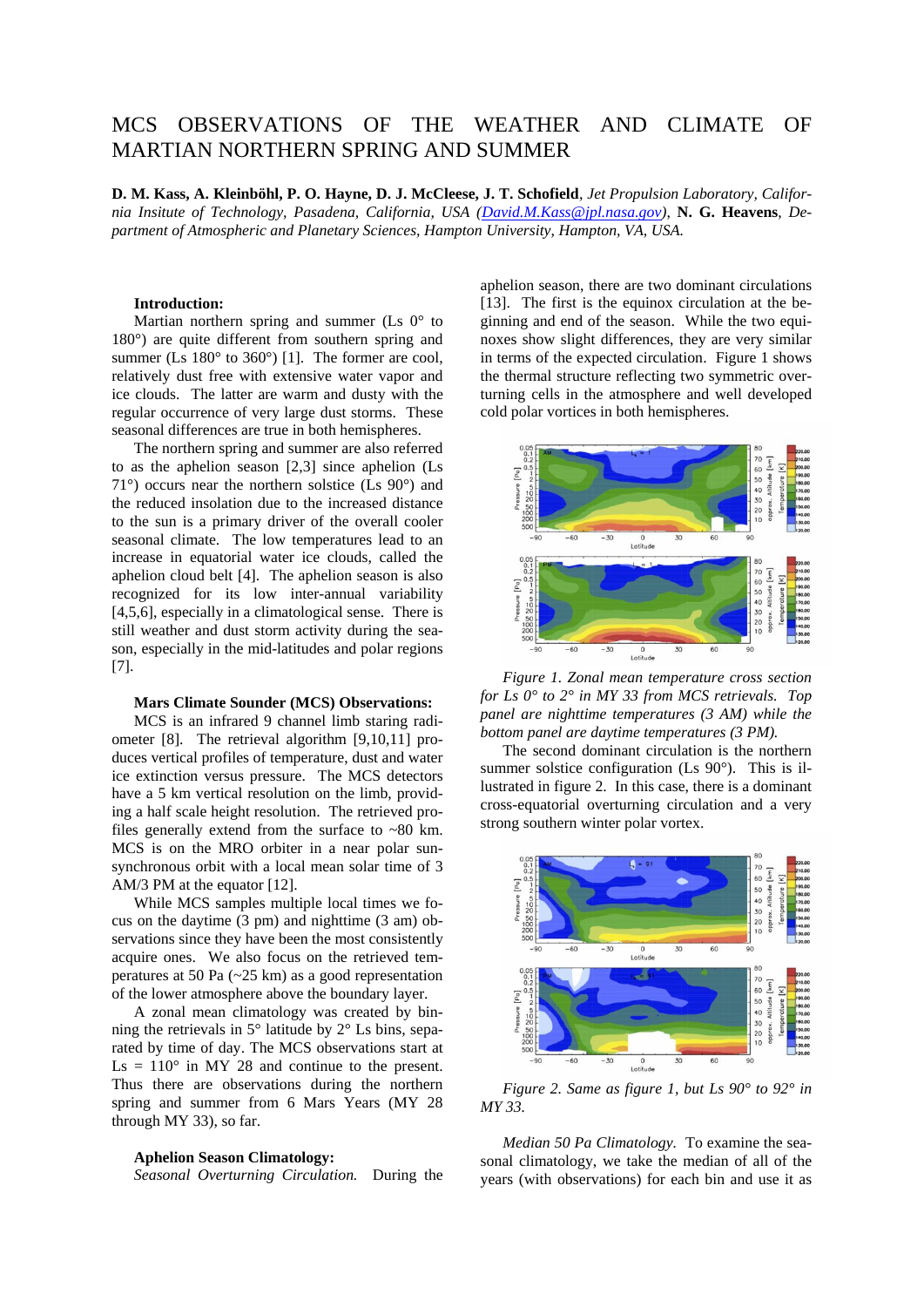the seasonal climate. The median was selected to filter out infrequent and/or variable weather events.

Figures 3 and 4 show the daytime (3 pm) and nighttime (3 am) median climatology for northern spring and summer. The martian year starts out warm (for the aphelion season) and cools rapidly over ~45° of Ls to a minimum temperature. Despite being well before aphelion, this is followed by an overall warming trend that lasts through the rest of the season. The warming does accelerate towards the end of northern summer, especially after Ls 155°.



*Figure 3. Daytime (3 pm) median temperature structure of northern spring and summer at 50 Pa (~25 km).*



#### *Figure 4. Same as 3, but nighttime (3 am).*

The Ls 45° temperature minimum is followed by a fairly sharp (and noticeable), but modest, overall warming that occurs at the identical Ls in all MY. The change appears to be associated with the transition from the equinoctial to the solstitial circulation regime and the disappearance of the northern polar vortex. This transition is also associated with a significant change in the global structure of the diurnal thermal tide. Prior to Ls  $\sim$ 45 $\degree$ , the tide is poorly expressed at 50 Pa, but it appears at the transition (clearly seen in comparing the daytime and nighttime temperatures in Figures 3 and 4).

The more rapid warming towards the end of the season appears to be due to an increase in the amount of background atmospheric dust. However,

it also coincides with the (re-)formation of the northern cold polar vortex and transition to an equinoctial circulation. The timing of the transition is very repeatable. The actual warming does vary year-toyear (see below), presumably due to the amount of dust and size of dust storms.

The southern polar vortex is well developed throughout the season. The overall latitudinal extent is constant (especially between Ls  $45^{\circ}$  and  $150^{\circ}$ ). This is despite the significant changes in polar night and the growth/retreat of the seasonal frost cap [14]. The size of the vortex actually increases during the early and late periods of the season. At these times an equinoctial circulation has developed and there is a significant northern polar vortex as well.

#### **Aphelion Season Inter-Annual Variability:**

In order to examine the inter-annual variability in the climate at this season, as well as major weather events, we subtracted the median climatology from the zonal mean values for each Mars Year. This particularly reveals large scale weather events, primarily large dust storms that perturb the temperatures beyond the boundary layer. The resulting daytime maps at 50 Pa are show in figures 5 through 10.



*Figure 5. MY 28 zonal mean temperature deviations from the median climate for daytime observations at 50 Pa (~25 km). Note that the MCS mission started at Ls 110° of this year.*



*Figure 6. MY 29 zonal mean temperature deviations from the median climate for daytime observations at*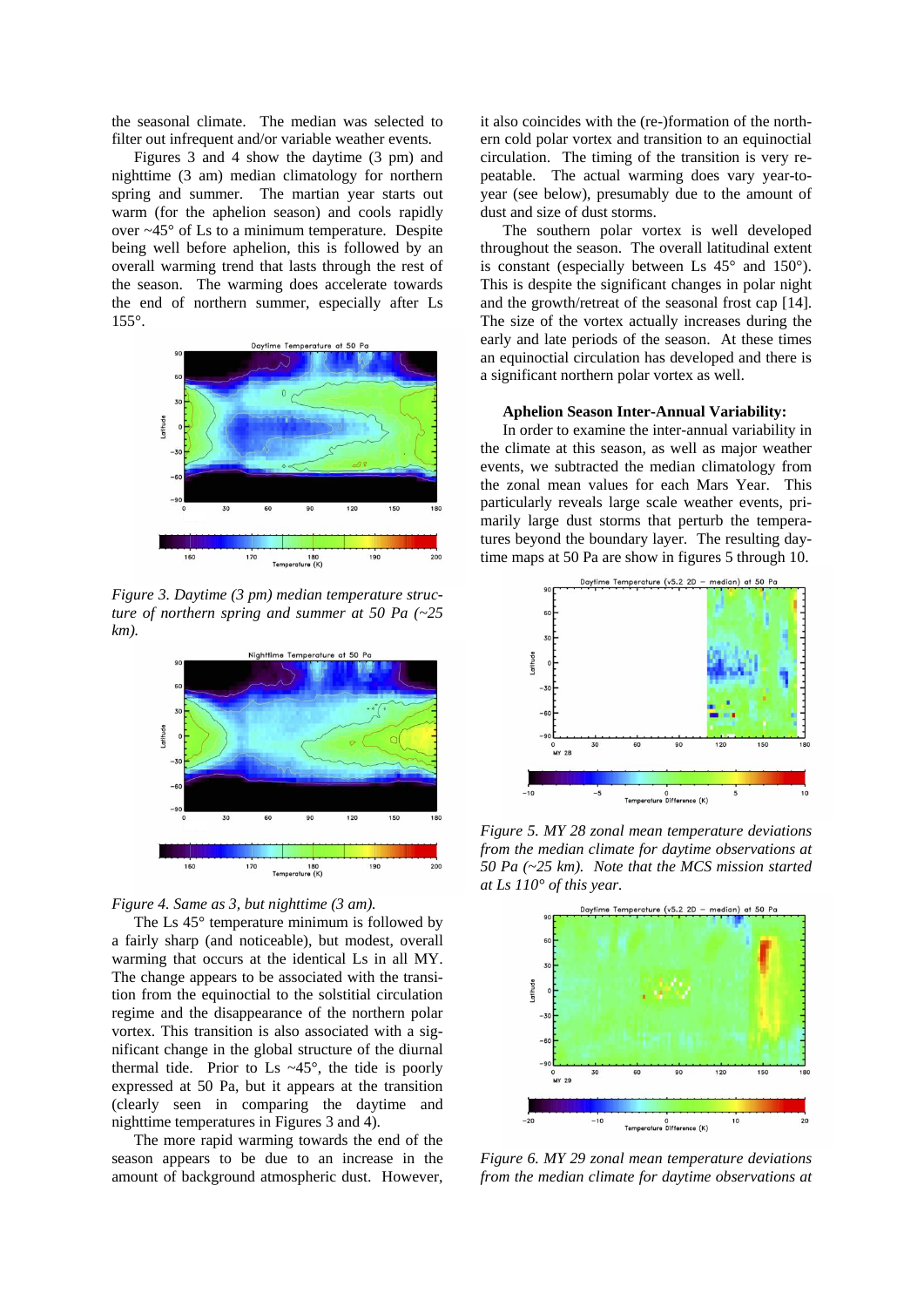## *50 Pa (~25 km). Note the change in scale bar.*

*Large Regional Dust Event (MY 29).* Over the six years with MCS coverage, there is only one dust event that qualifies as a large regional-scale event capable of significantly perturbing the lower atmosphere [15]. It occurs in MY 29 (Figure 6), starting around Ls 146°, although there are some earlier perturbations in the southern hemisphere, and lasting  $\sim$ 25 $\degree$  of Ls. The strongest warming is in the northern hemisphere (the summer hemisphere), with peak temperatures of  $\sim$ 195 K, exceeding the zonal median by ~15 K. This is a relatively modest event compared to the ones seen in the dusty season [15]. It is longer than any of the C storms, but most dusty season storms show stronger atmospheric warming and higher peak temperatures. The difference is probably due to the reduced insolation. Likewise, the stronger northern hemisphere warming is due to the season, with the sub-solar point in the northern hemisphere.

Unlike the repeatable storms of the dusty season [15], most years do not have a large dust storm at this season. There is a moderate dust event in MY 32 (Figure 9), but the peak temperatures were only  $\sim$ 185 K, or  $\sim$ 6 K above the median (TES and THEMIS observations record two additional storms—MY 24 and MY 27—at this season).



*Figure 7. MY 30 (otherwise same as Figure 5).*



*Figure 8. MY 31 (otherwise same as Figure 5).*

*North Polar Dust Storms.* Starting around the solstice, there are sudden warming events in the northern polar region. These are driven by dust storms raised by the summer polar circulation. They continue to occur until the cold polar vortex starts to grow at around Ls 155° (dust lifting events probably continue after this point [7], but are confined close to the surface and no longer able to influence temperatures at 50 Pa). Most storms generate relatively modest warming of 5 K to 7 K although a few exceed 10 K of warming. The impact remains confined pole-ward of 60° N. At these latitudes and seasons, the storm is in polar day and thus has a warming signature in the "nighttime" data as well as the daytime.

One event is quite repeatable, occurring in all five years with MCS observations between Ls 90° and Ls 100°. Thus it shows up in the median field (Figure 3 and 4). In MY 30 it is really a series of much smaller and discrete storms, thus the cold deviations in the map.

All years (with sufficient coverage) have at least one additional storm in the same region later in the season. In a median sense, the event shows up between Ls 125° and 135°. However, this is more the overlap of a number of smaller events from about half the years. The actual timing shows up as warm features at the north pole in the deviations from the median (and the median "event" as a cold feature in the years it did not occur). MY 30 is unusual in not having any relatively long event, but instead a series of about 10 very short events throughout the season.



*Figure 9. MY 32 (otherwise same as Figure 5).*